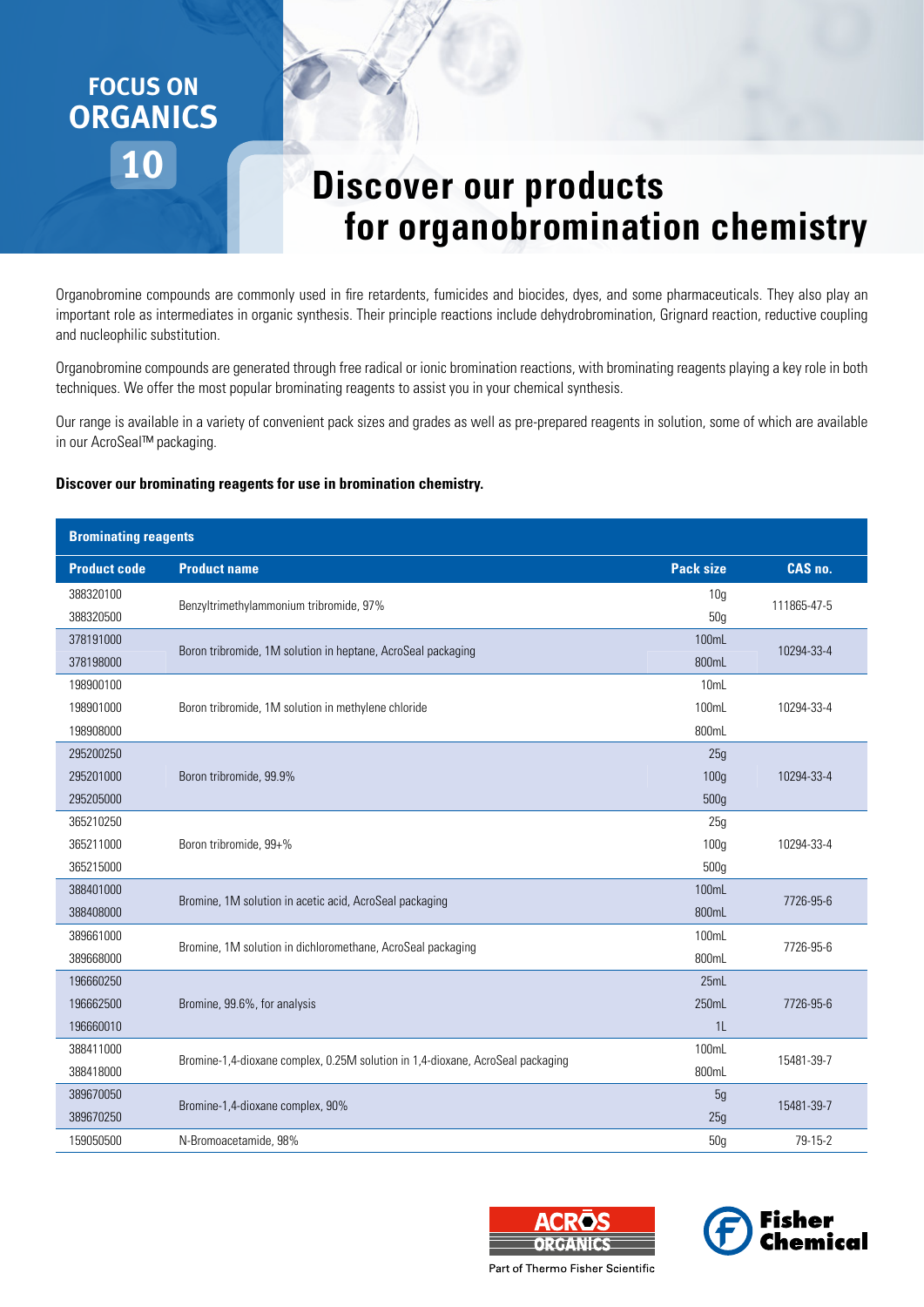| <b>Brominating reagents</b> |                                                                             |                  |            |  |  |  |
|-----------------------------|-----------------------------------------------------------------------------|------------------|------------|--|--|--|
| <b>Product code</b>         | <b>Product name</b>                                                         | <b>Pack size</b> | CAS no.    |  |  |  |
| 107450100                   |                                                                             | 10 <sub>g</sub>  |            |  |  |  |
| 107451000                   |                                                                             | 100g             |            |  |  |  |
| 107455000                   | N-Bromosuccinimide, 99%                                                     | 500g             | 128-08-5   |  |  |  |
| 107450010                   |                                                                             | 1kg              |            |  |  |  |
| 107450050                   |                                                                             | 5kg              |            |  |  |  |
| 107491000                   | Bromotrichloromethane, 99%                                                  | 100mL            | 75-62-7    |  |  |  |
| 107492500                   |                                                                             | 250mL            |            |  |  |  |
| 186650050                   |                                                                             | 5g               |            |  |  |  |
| 186650250                   | Bromotrimethylsilane, 98%                                                   | 25g              | 2857-97-8  |  |  |  |
| 186651000                   |                                                                             | 100 <sub>g</sub> |            |  |  |  |
| 186655000                   |                                                                             | 500g             |            |  |  |  |
| 325150050                   |                                                                             | 5g               |            |  |  |  |
| 325151000                   | Carbon tetrabromide, 98%                                                    | 100 <sub>g</sub> | 558-13-4   |  |  |  |
| 325155000                   |                                                                             | 500g             |            |  |  |  |
| 206330050                   |                                                                             | 5g               |            |  |  |  |
| 206331000                   | Copper(II) bromide, 99+%, extra pure, anhydrous                             | 100g             | 7789-45-9  |  |  |  |
| 206335000                   |                                                                             | 500g             |            |  |  |  |
| 206330025                   |                                                                             | 2.5kg            |            |  |  |  |
| 110780250                   |                                                                             | 25g              |            |  |  |  |
| 110781000                   | Cyanogen bromide, 97%                                                       | 100g             | 506-68-3   |  |  |  |
| 110785000                   |                                                                             | 500g             |            |  |  |  |
| 169540250<br>169545000      |                                                                             | 25g              | 77-48-5    |  |  |  |
| 169540025                   | 1,3-Dibromo-5,5-dimethylhydantoin, 98%                                      | 500g<br>2.5kg    |            |  |  |  |
| 423785000                   |                                                                             | 500mL            |            |  |  |  |
| 423780025                   | Hydrobromic acid, ACS reagent, approx. 48% wt. solution in water            | 2.5L             | 10035-10-6 |  |  |  |
| 223325000                   |                                                                             | 500mL            |            |  |  |  |
| 223320025                   | Hydrobromic acid, for analysis, approx. 48% wt. solution in water           | 2.5L             | 10035-10-6 |  |  |  |
| 123170010                   |                                                                             | 1L               |            |  |  |  |
| 123170025                   | Hydrobromic acid, pure, approx. 48 wt.% solution in water                   | 2.5L             | 10035-10-6 |  |  |  |
| 123185000                   |                                                                             | 500mL            |            |  |  |  |
| 123180010                   | Hydrogen bromide, pure, 33 wt.% solution in glacial acetic acid             | 1L               | 37348-16-6 |  |  |  |
| 123180025                   |                                                                             | 2.5L             |            |  |  |  |
| 150890250                   |                                                                             | 25g              |            |  |  |  |
| 150891000                   | Oxalyl bromide, 98%                                                         | 100 <sub>g</sub> | 15219-34-8 |  |  |  |
| 150895000                   |                                                                             | 500g             |            |  |  |  |
| 160940250                   | Phenyltrimethylammonium tribromide, 97%                                     | 25g              |            |  |  |  |
| 160941000                   |                                                                             | 100g             | 4207-56-1  |  |  |  |
| 388450100                   |                                                                             | 10 <sub>g</sub>  |            |  |  |  |
| 388450250                   | Phosphorus oxybromide, 95%                                                  | 25g              | 7789-59-5  |  |  |  |
| 388451000                   |                                                                             | 100 <sub>g</sub> |            |  |  |  |
| 382061000                   | Phosphorus tribromide, 1.0M solution in dichloromethane, AcroSeal packaging | 100mL            | 7789-60-8  |  |  |  |
| 382068000                   |                                                                             | 800mL            |            |  |  |  |
| 169470050                   |                                                                             | 5g               |            |  |  |  |
| 169471000                   | Phosphorus tribromide, 99%                                                  | 100g             | 7789-60-8  |  |  |  |
| 169475000                   |                                                                             | 500g             |            |  |  |  |
| 268392500                   | Potassium bromate, 99.5%, for analysis                                      | 250g             | 7758-01-2  |  |  |  |
| 268390010                   |                                                                             | 1kg              |            |  |  |  |